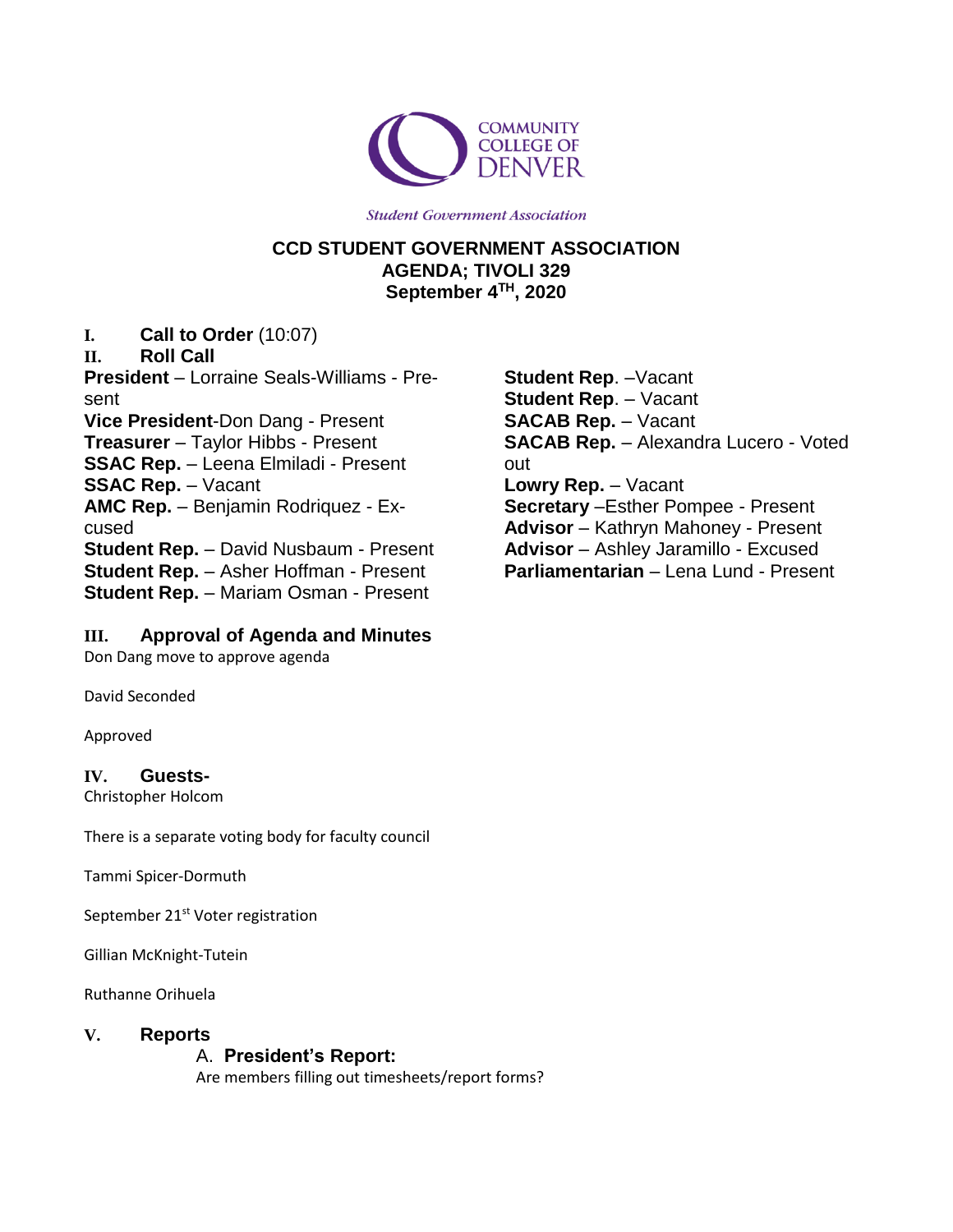Do members know that the Meeting check in form is now on the website?

Do members have any ideas for SGA Events?

#### B. **Vice-President's Report:**

Presidential Search Committee Representative

#### C. **Treasurer's Report:**

Budget, SACAB sit in

#### D. **Secretary's Report:**

#### E. **Advisor's Report:**

Events, working Tammi for voter registration, RTD pass for spring

#### F. **SACAB Report:**

# G. **SSAC Report:**

September 25<sup>th</sup> meeting

#### H. **Student Rep. Reports:**

I. **Committee Report** (Budget, Events, Engagement): **Budget, Event/Engagement (BEE)-**

When will BEE finalize swag budget?

Formulating a finalization of vender, messenger bag and bag, trivia night,

#### **Media Committee-**

What is happening with Facebook page creation?

Create Facebook page ourselves

### **Elections Committee**-

#### J. **Special Committee Report-**

**Faculty Council-** Where the committee is at in decision to add students to council?

# **VI. Unfinished Business/General Orders**

Should we vote to remove Alexandra from SGA?

Taylor motioned to remove Alexandra

Asher Seconded

#### **VII. New Business-**